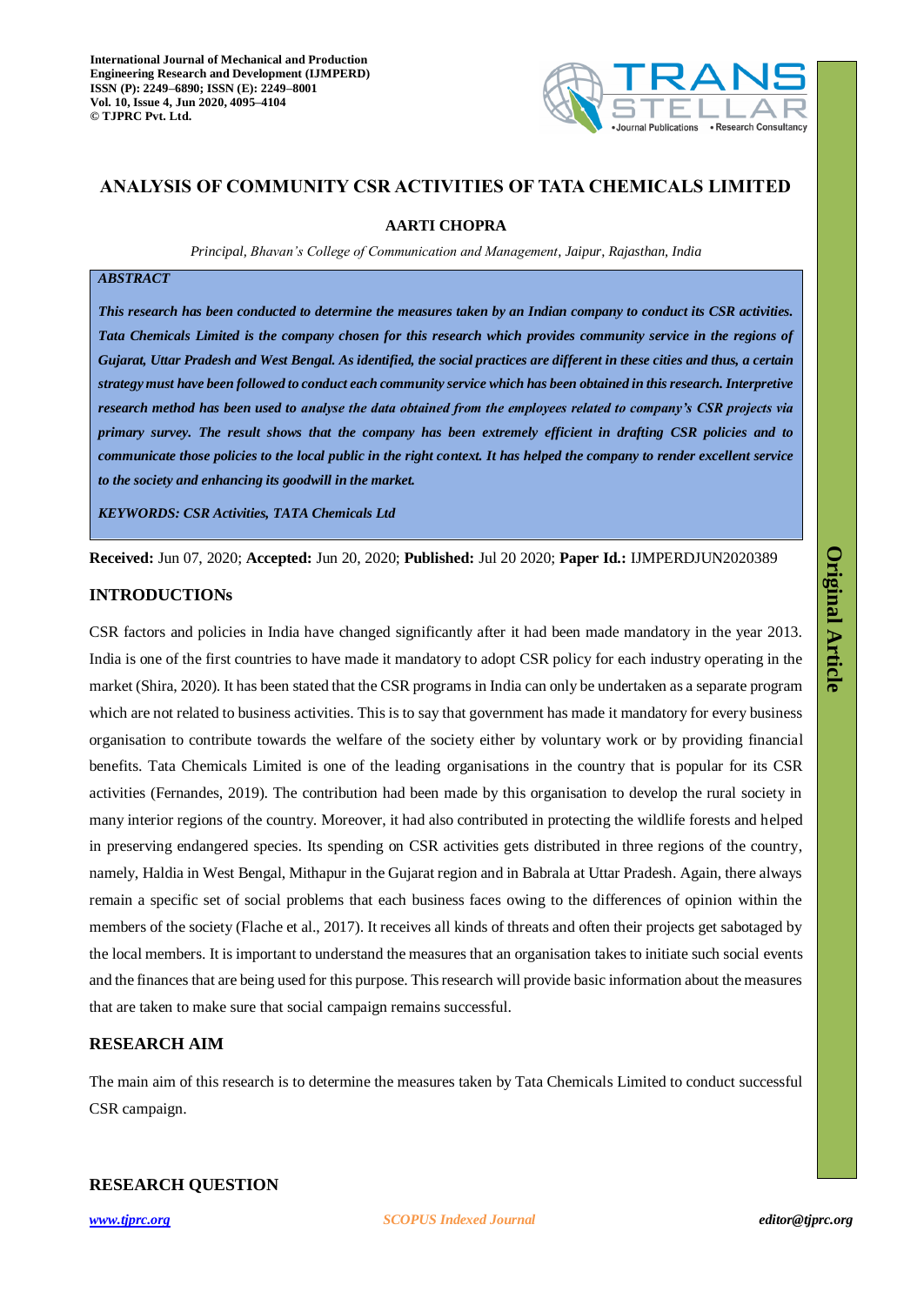Is it essential to follow a certain strategy while conducting a CSR activity?

## **RESEARCH OBJECTIVE**

To find ways to improve the success rate of the CSR activities in India.

### **LITERATURE REVIEW**

A company often contributes in CSR activities in order to promote their services to the public. It helps the organisation to create a good rapport with the government of that city which is essential to develop their operational activities. In most of the emerging countries, the government finds it difficult to manage the welfare of each section of the society (Grayson  $\&$ Hodges, 2017). This is due to financial constraints, unemployment factors and overall poverty issue. Salemink et al., (2017), stated that the introduction of a working body in rural region can solve this issue to a great extent. It not only aids in solving the employment issue but by providing all kinds of legal benefits, the government can avail financial help from these big institutions to develop the local surroundings. Moreover, the industry would also want to develop its surroundings to increase the productivity level as well.

The behaviour of the firm towards its citizens often gets noticed by the society in order to address its ability to fulfil its responsibility. This is one of the biggest steps to be taken to satisfy the customers and it helps the organisation to gain multiple stakeholders (Pino et al., 2016). A firm operating in a society has to fulfil all kinds of responsibilities so that people can meet their requirements. Under section 135, it has been stated by the CSR committee in India that the activities performed towards the society by an organisation is essential for the development of its relationship with its customers (Singla, 2018). It is a part of business that would also require extensive planning and a certain procedure to be followed to be able to successfully implement the process. The greater the amount a company spends on operational process, the greater is the revenue for a certain company. A survey conducted in the year 2010 stated that the private organisations have more involvement in the CSR activities in India than public organisation. The private entities take care of the welfare of around 20 states and union territories (Ranjan & Tiwary, 2017).

Gereffi & Lee, (2016), stated that the CSR activities are not just limited to the welfare of the society but it also takes care of the development of the local industries, small-scale farmers by supporting or collaborating with them in their production process. By CSR, the presence of diversified culture within the workplace is ensured. The quality of the work improves and equality is being maintained in the society as well. Moreover, it creates opportunities for children to take up education and develop their knowledge. Literacy in interior villages is a big issue in India and the development of schools and universities in interior villages can be beneficial for the organisation (Singh, 2019). Again, it is the private sector in India which had taken the initiative of '*Go Green*' movement. Several well-known banks have participated in this movement and are looking to inspire others to take care of the nature as well (Rao et al., 2019).

Research & Development is an important part of the development process. Protecting environment is never an easy process and it requires dedication and proper methodology to be able to employ effective measures in the system. However, it also comes with several challenges that each institute had faced before the application of the process. This is because the general public had shown lack of interest in taking up responsibilities to maintain cleanliness in the environment (Otto et al., 2018). Without the support of the local people it is indeed difficult to maintain the services. The communication channel is not clear between the stakeholder and the business and hence the policies are often misunderstood by general public. In addition to that, there are corruptive practices in many different sectors of a firm and it is difficult for a business to locate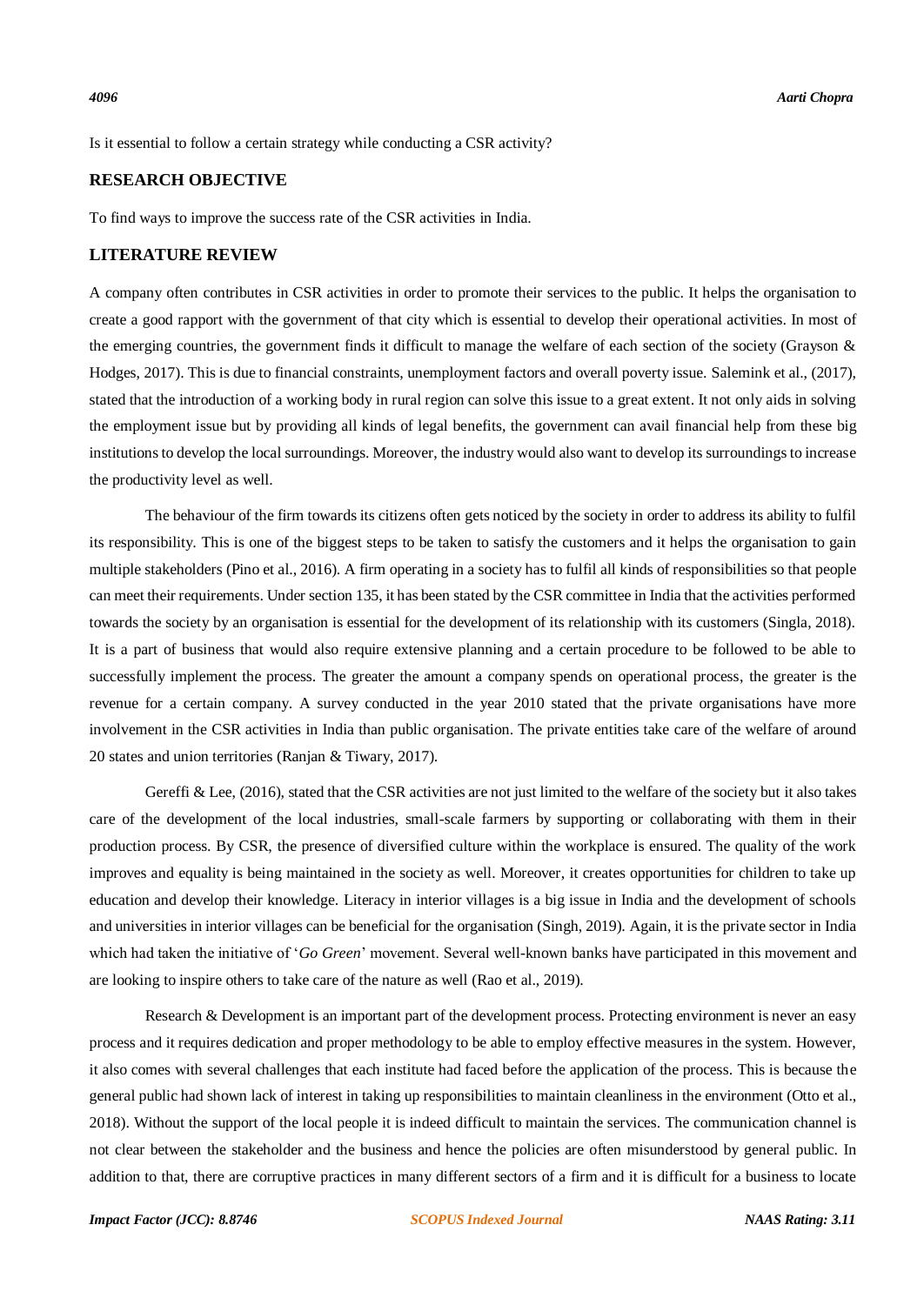and rectify the mistakes of the firm (Hanousek et al., 2019). Most local firms do not even disclose their operational program and their actions are often considered to be suspectable due to amount of money being spent on the event.

Despite having such barriers, it can be seen that the CSR activities have been developing in the country and the major private institutions are taking initiatives to make improvement in the society. This research is going to evaluate the measures taken by the firms in addressing these issues and the relevancy of their contribution to the different sections of the society, especially the local community.

## **RESEARCH METHODOLOGY**

#### **Research Philosophy**

This research will adopt interpretive approach, as the information obtained from the survey will be used to interpret the possible result for this research. It is essential to understand the effectiveness of the measure taken for the development of the community. This research will gather all the social information that are relevant and will be used to find the possible solution to the problem.

#### **Research Approach**

This research will be using the inductive approach as a set of observation from the gathered data is being used to obtain the result. This research will provide a new theory regarding the factors that are associated with the development of this social process.

#### **Research Strategy**

This research will adopt survey questionnaire strategy to obtain the data for analysis purpose. This research is going to gather information about the measures and systems adopted by Tata Chemicals Limited to conduct their social movement. In that case, information is needed to be gathered from the employees and official working within the organisation.

### **Time Horizon**

This research will adopt cross-sectional time frame data which means that this research is focused only on one particular time frame, which is the financial year 2019-20 and the result could vary in the future.

### **Data Collection and Analysis**

Since, this research is using survey method, the data collection that is to be used is primary data collection method and the sample size chosen for this research is 90 people who are the employees of the company working on CSR projects. Also, this research requires information that is current and relevant to the present situation. Therefore, it would require the experience and resources used by the members of the organisation at this present situation.

## **ANALYSIS AND DISCUSSIONS**

The questions were asked mostly based on the individual experience on working on social services programs. It gathers information about the issues, setting, practices and other relevant factors that can affect the performance of an organisation. Although 18% of them had prior experience of community service, yet it would be a challenge for most of them. The employees had prior experience over its services towards communities.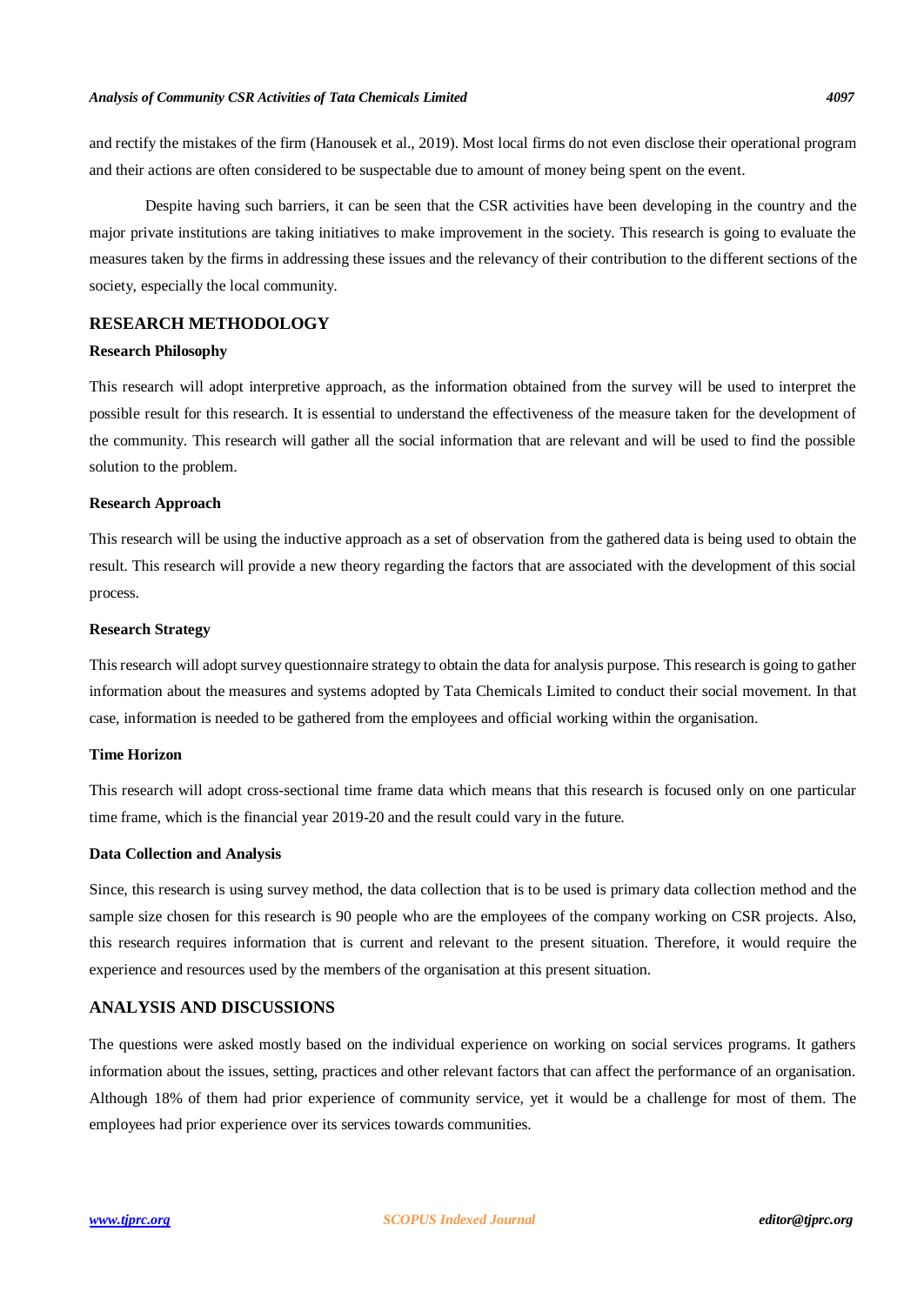The experience of the employees suggests that they have a fair idea about the proceedings of the community service and they knew the kind of issues that they might face in their process. About 36% of the employees stated that social issues are common in social service procedure. Communication and lack of social interest is one of the biggest challenges that one faces while committing themselves in a social service. Many people in interior villages are not interested over improving the condition of the society and hence, it is difficult to convince them about the issues and policies. Even political parties also play a big role in the success of a community service. A difference in opinion about political assistance had been found, which suggests that all the information is not shared with different sections of employees. This shows non-transparency in the process of community service. On the other hand, many organisations had to take permission to use a certain portion of a land to set up their camp or invite common people for the campaign. So, top officials had to have a good rapport with political members but this information are often not revealed to different section of employees due to company policies.

The lack of transparency within the management is again highlighted from the fact that 34% of the employees stated that they are not provided with full information by the management. Many employees are often just instructed to a portion of the job and the management does not bother to provide them with full information. Most of these employees had to undertake laborious jobs such as collecting or distributing the service materials. Often, then do feel deprived about the whole operational process and they start to doubt that their contribution might not get recognised by the management. Although it does not have any impact over the CSR performance but it does create a difference in the team which can be harmful in the long run.

All the decisions and strategies are being set up by the management only with the help of the colleagues. A sense of unity had been observed as about 50% of the employees stated they worked collaboratively to design the operational process. This is because, each and every person is needed to be present during the distribution of the job role and discuss the possible materials required by them like pen, paper, food, water and other useful materials to conduct the operational process. It was also found that each of them had various opinions about the total spending over the whole project. This is due to the fact that the sample size consists of different section of employees who have very little idea about the spending requirement for organising an event. They only knew about the spending on the raw materials and operational expenses which is the reason the answer being more diverse in terms of average spending. It is expected that the community service does take above 1 Crore Indian rupees for full-fledged service.

On being asked which promotional process is more effective, 34% of the employees think that the banners and posters is the most effective process. This is because, in the interior regions, most of the people are not financially equipped to possess a separate television set of their own. Moreover, the availability of smart phone and internet service in the interiors is very low and thus, the use of social media or electronic media might not be effective (Mounika et al., 2018). Instead, banners and posters are straight away visible to all the members of the community and hence, this is the most suitable way to share the news of social event to each member of the community. Although, few of them might think that promoting the news in social media or television might boost the goodwill of the company. The news of the social service will get spread out to the whole country which can help the organisation to earn additional revenue (Qing, et al., 2020). Most of the employees seem to be confident about the success of the project. About 34% of the employees think that they have adequate materials to successfully complete this social occasion. An additional back-up stock is kept as well for emergency purpose. So, it would not be a problem in dealing with the requirement of the social service.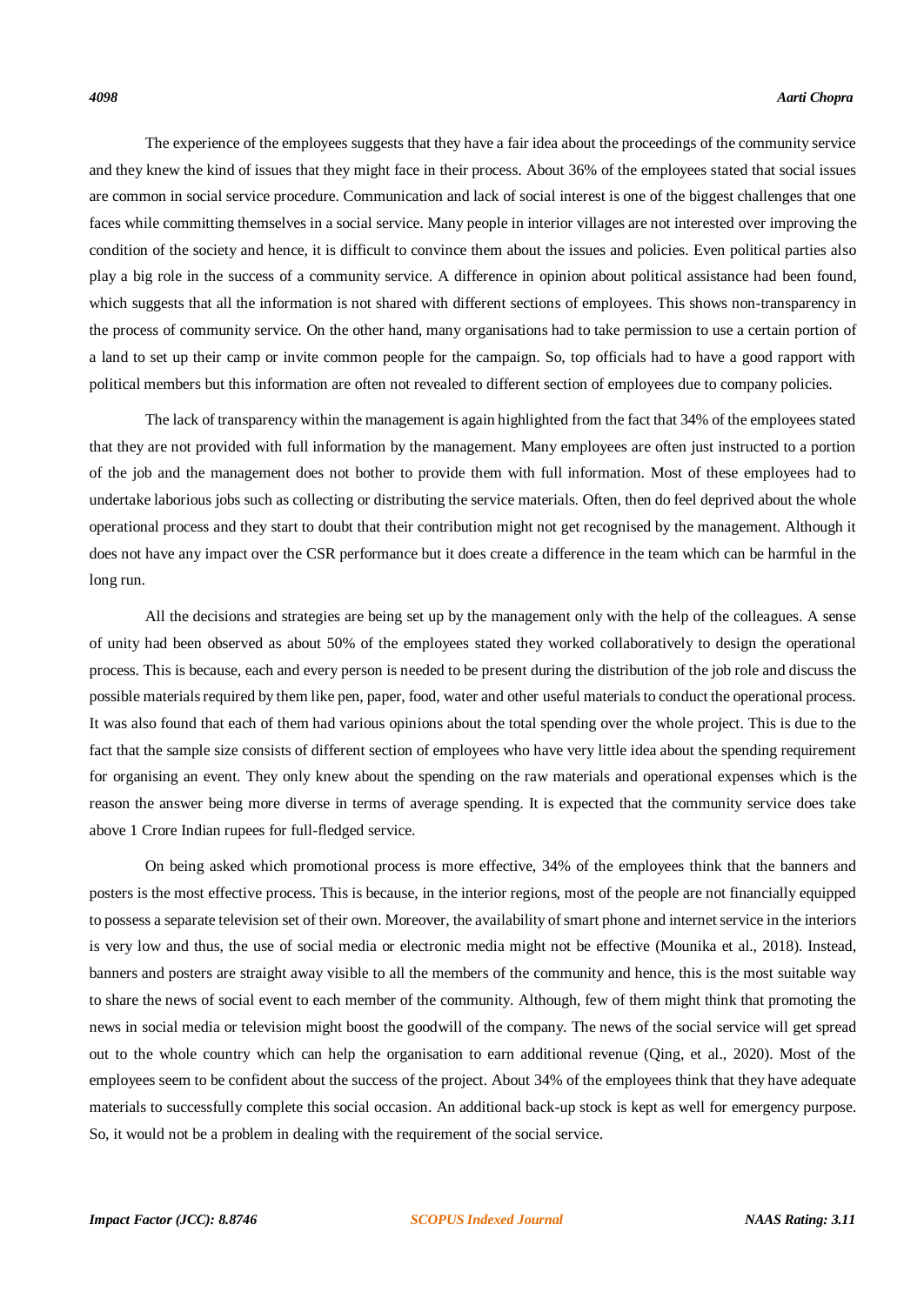Social and political hindrances will come in the process of any good deed. However, it is important to ensure that the right measures had been taken to implement the process properly. It can be seen that the organisation is very particular about sharing of the information. Most of the information is not revealed to a major section of the employees. This is because the management knows that it can cause leakage of information which can hamper the whole program. In any project, knowledge sharing had been an important part and it has been found that it is not necessary to share information with all the members of the team. It is important to have shared only the relevant information about the job for which an individual had been entrusted. It increases the effectiveness of the process as people can concentrate on the job with a free mind as they do not have to take responsibility for the outcome of the project. This is one way, to conduct CSR activities in India despite so many obstacles that could come in the form of social and economic hindrances.

## **CONCLUSIONS**

Conducting a CSR activity is important for any private organisation to establish its presence in the market. For past few years, it has been a legal mandate too. Tata Chemicals Limited is one of the strongest names in the Indian business market and it is because of their noble deeds. Conducting a program in a society is never easy as it needs to satisfy a diversified section of the community. So, it does require a strategy in place to conduct the program. It can be seen that the main strategy of Tata Chemicals Limited is to maintain secrecy in their system owing to extreme external influence. It means that people working in the industry only had the information surrounding their work, while the rest of it is kept away from them. It not only reduces the chances of information leakage but also allows a person to concentrate only on their job. It increases the efficiency of the work level and makes their campaign successful. This is how Tata Chemicals Ltd., had been successfully conducting social service campaigns across India and build up a reputation for themselves in the market.

### *REFERENCES*

- *1. Fernandes, K., (2019). Top 20 Indian Companies for CSR in 2019. The CSR Journal.*
- *2. Flache, A., Mäs, M., Feliciani, T., Chattoe-Brown, E., Deffuant, G., Huet, S., & Lorenz, J. (2017). Models of social influence: Towards the next frontiers. Journal of Artificial Societies and Social Simulation, 20(4).*
- *3. Gereffi, G., & Lee, J. (2016). Economic and social upgrading in global value chains and industrial clusters: Why governance matters. Journal of business ethics, 133(1), 25-38.*
- *4. Grayson, D., & Hodges, A. (2017). Corporate social opportunity!: Seven steps to make corporate social responsibility work for your business. Routledge.*
- *5. Hanousek, J., Shamshur, A., & Tresl, J. (2019). Firm efficiency, foreign ownership and CEO gender in corrupt environments. Journal of Corporate Finance, 59, 344-360.*
- *6. Mounika, N., Nagamani, G., & Sreekanth, M. (2018). Modeling Rural Connectivity Requirements in India with Case Studies. Journal of Engineering Sciences, 9(1).*
- *7. Otto, A., Hornberg, A., & Thieken, A. (2018). Local controversies of flood risk reduction measures in Germany. An explorative overview and recent insights. Journal of Flood Risk Management, 11, S382-S394.*
- *8. Pino, G., Amatulli, C., De Angelis, M., & Peluso, A. M. (2016). The influence of corporate social responsibility on consumers' attitudes and intentions toward genetically modified foods: evidence from Italy. Journal of Cleaner Production, 112, 2861-2869.*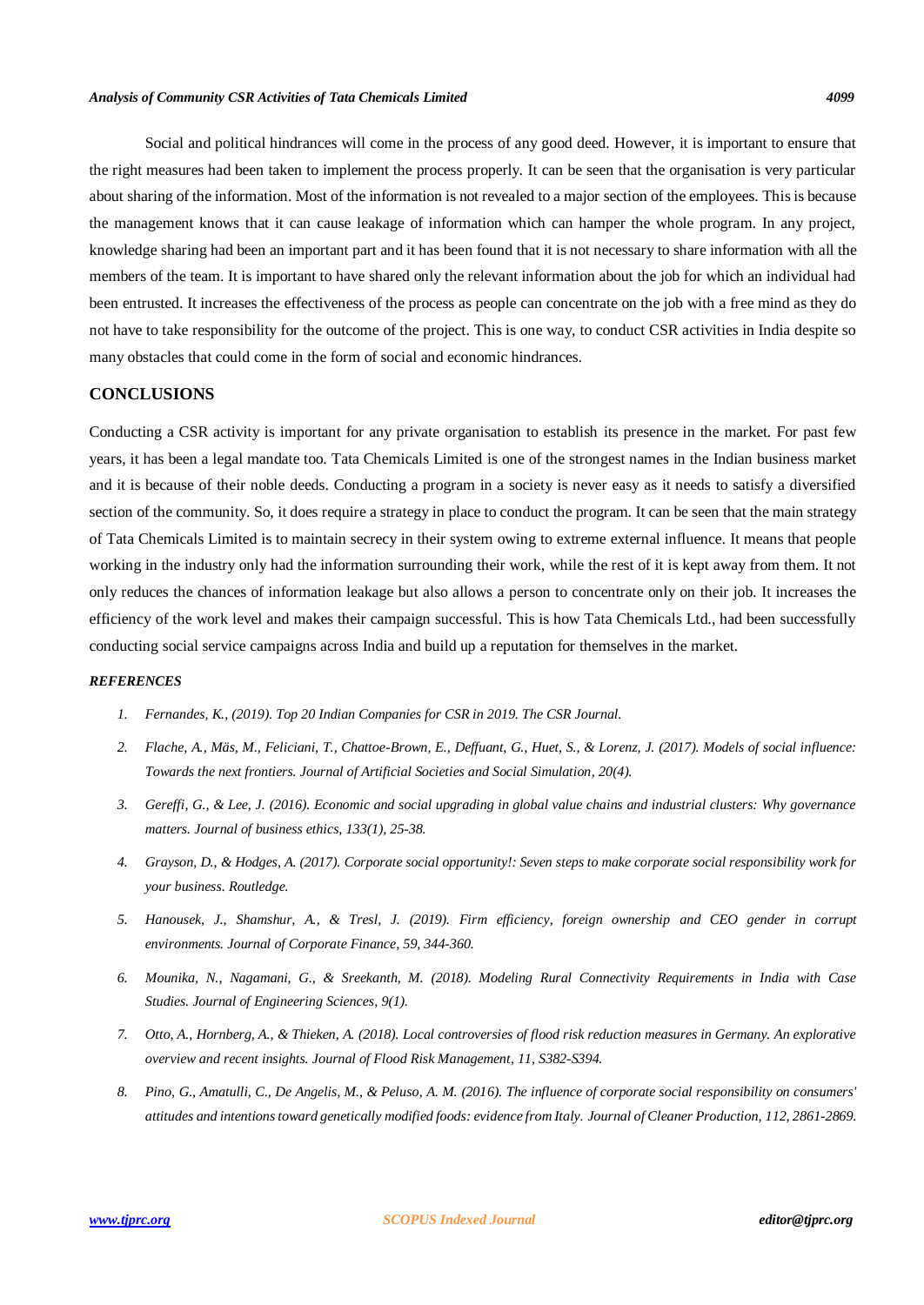- *9. Qing, K. J., Kee, D. M. H., Soon, J. C. T., Hui, C. K., Singh, A., Kurniawan, O. E.,... & Sin, L. G. (2020). The Impact of Employee Satisfaction, Organizational Commitment, Job Performance and Teamwork as the Success Factors in FedEx: A Study of FedEx's Employees in Malaysia. International journal of Tourism and hospitality in Asia Pasific, 3(2), 48-56.*
- *10. Ranjan, R., & Tiwary, P. K. (2017). A comparative study of CSR in selected Indian public and private sector organisations in globalisation period: A research finding. International Journal of Emerging Research in Management and Technology, 6(6).*
- *11. Rao, M. D. B., Prasad, R. S., & Revathy, J. (2019). A Study on Green Banking Services Initiated by Various Public and Private Sectors Banks in India. Journal of the Gujarat Research Society, 21(16), 1180-1188.*
- *12. Salemink, K., Strijker, D., & Bosworth, G. (2017). Rural development in the digital age: A systematic literature review on unequal ICT availability, adoption, and use in rural areas. Journal of Rural Studies, 54, 360-371.*
- *13. Shira, D., (2020). Corporate Social Responsibility in India. India Briefing.*
- *14. Singh, R. (2019). Scenario of Indian Rural Market: Importance, Challenges, Opportunities and Emerging Trends. research journal of social sciences, 10(3).*
- *15. Singla, A., (2018). Corporate Social Responsibility (CSR) as Per Companies Act, 2013. Tax Guru[. https://taxguru.in/company](https://taxguru.in/company-law/corporate-social-responsibility-csr-companies-act-2013.html)[law/corporate-social-responsibility-csr-companies-act-2013.html.](https://taxguru.in/company-law/corporate-social-responsibility-csr-companies-act-2013.html)*
- *16. Ramu, C., and C. Vethirajan. "Customers Perception of CSR Impact on FMCG Companies–An Analysis." IMPACT : International Journal of Research in Business Management(IMPACT : IJRBM) 2019: 39-48*
- *17. Roman, Donald L. Amoroso1& Francis. "CSR Perceptions on Consumers'repurchase Intention: Comparison of Japan, China, and The United States." International Journal of Economics, Commerce and Research (2017): 1-6*
- *18. Yadav, Satbir, and Sunil Budhiraja. "CSR and Sustainability Reporting in India: The Way Forward" International Journal of Human Resource Management and Research (2019): 89-100*

## **APPENDIX**

## **Survey Questions**

- 1. In what kind of social setting have you worked in previously?
- a) Community-service.
- b) Environmental service.
- c) Local health organisation.
- d) NGOs.
- 2. Have you ever faced any kind of social issues while working in previous social series?
- a) Yes.
- b) No.
- c) This is my first time.
- 3. What do you think are the factors that often restrict the operations of a social practice?
- a) Political interference.
- b) Lack of involvement of common people.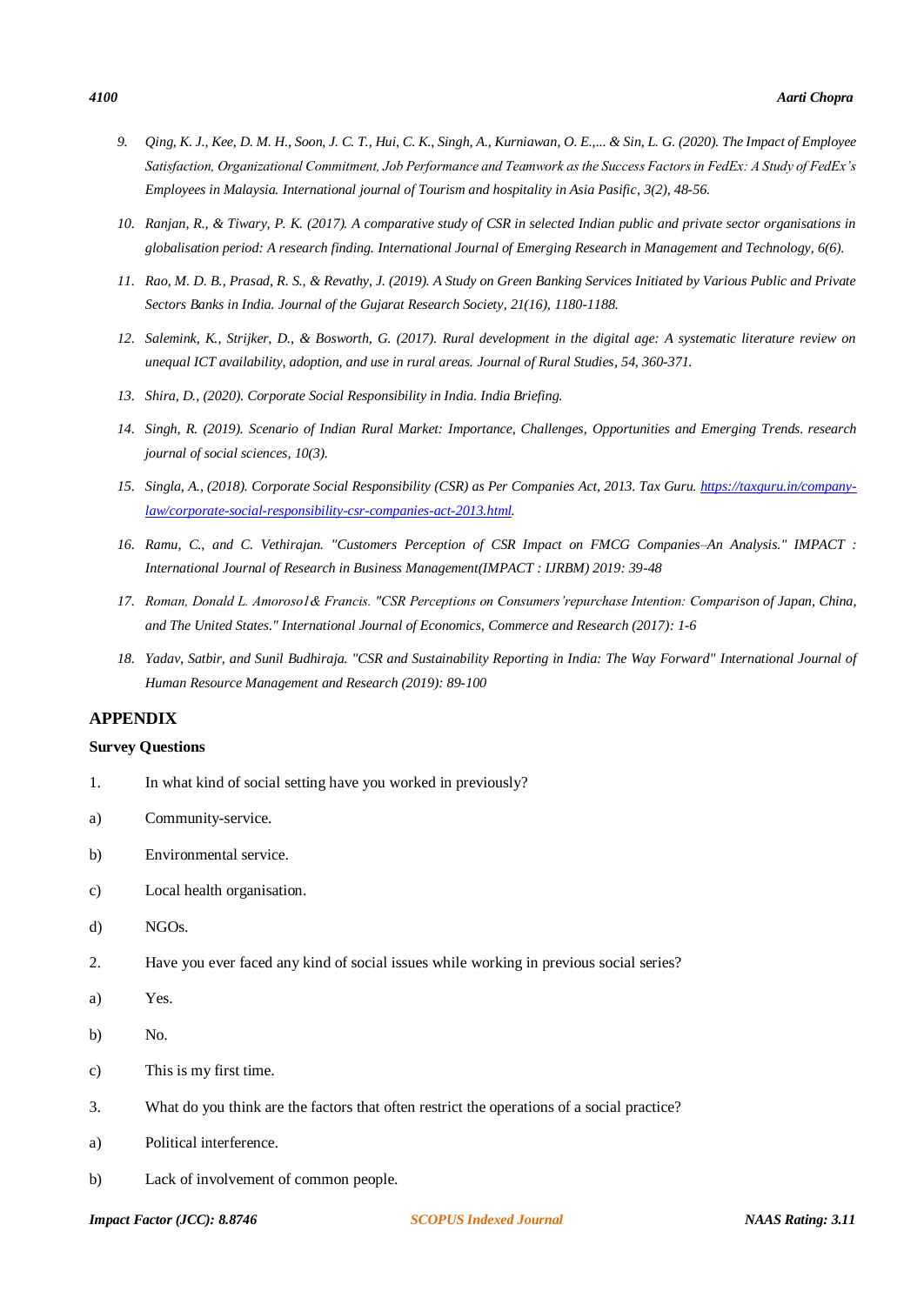c) Lack of service materials.

d) Communication gap.

| a)            | Things are absolute in order inside.                                |
|---------------|---------------------------------------------------------------------|
| b)            | There is no communication among the peers                           |
| $\mathbf{c})$ | Occasional arguments arise over the procedure.                      |
| d)            | This is my first time.                                              |
| 5.            | Is the whole program and planning initiated by the management only? |
| a)            | Yes.                                                                |
| b)            | No.                                                                 |
| $\mathbf{c})$ | Do not have clear idea.                                             |
| d)            | We all worked coordinatively.                                       |
| 6.            | What is the average estimate of finances required for this project? |
| a)            | 50 Lakhs.                                                           |
| b)            | 50-75 Lakhs.                                                        |
| $\mathbf{c})$ | 75-100 Lakhs.                                                       |
| d)            | Above 1 Crore.                                                      |
|               |                                                                     |

4. Have you ever experienced internal mis-management during you service time within the organisation?

7. Have you taken political support for this project?

- a) Yes.
- b) No.
- c) Cannot Say.
- 8. How are you promoting your service to the community?
- a) Banner and posters.
- b) Newspaper and TV.
- c) Social Media.
- d) Promotional campaign in desired location.
- 9. Do you feel the resources obtained are adequate for the service?
- a) It is adequate.
- b) More or less adequate.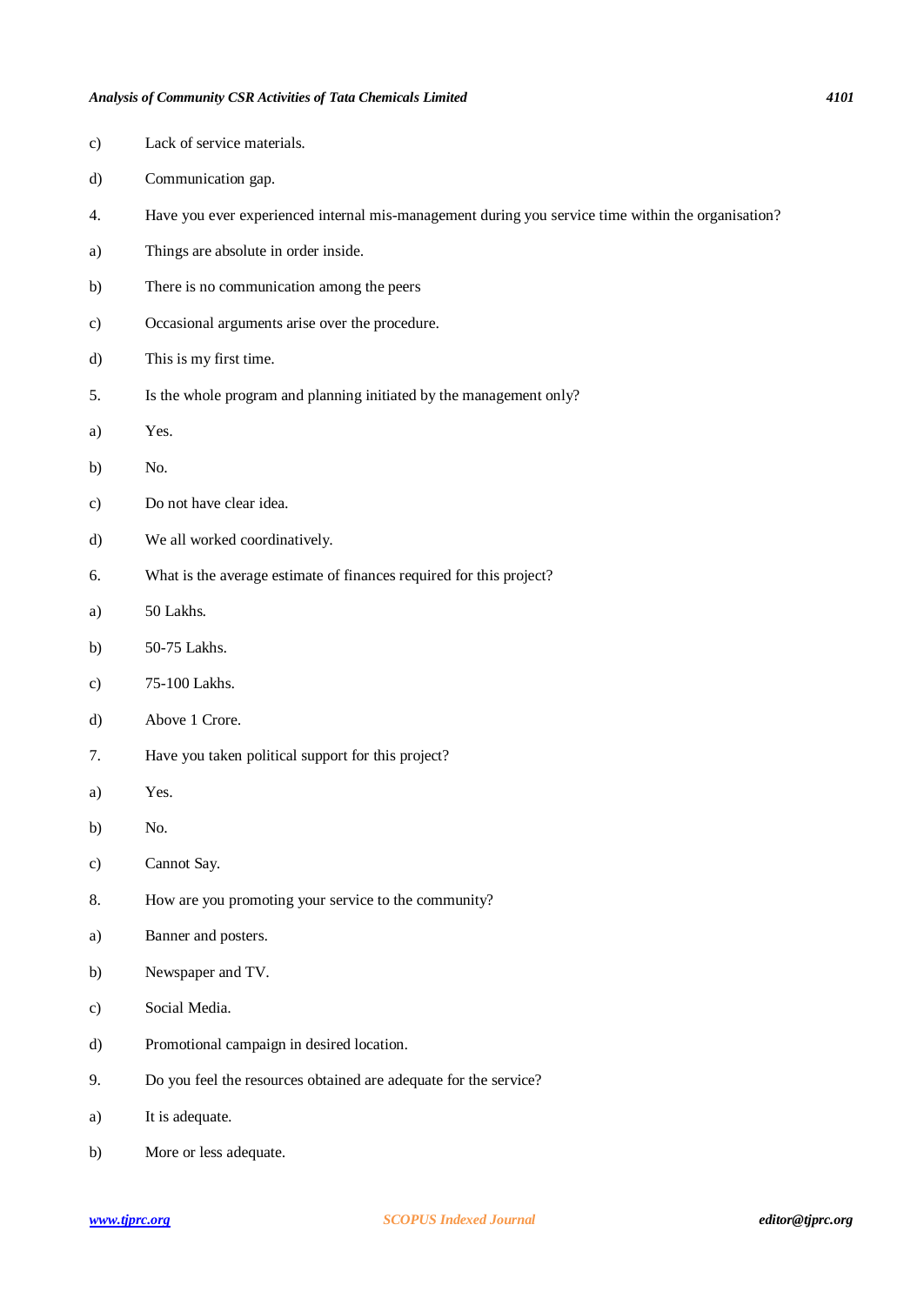- c) Back-up stock is present.
- d) It is not adequate.
- 10. Finally, do you see this campaign to be successful?
- a) Yes.
- b) No.
- c) I do have some reservations.
- d) It will not be successful.

## **Survey Results/ Figures**







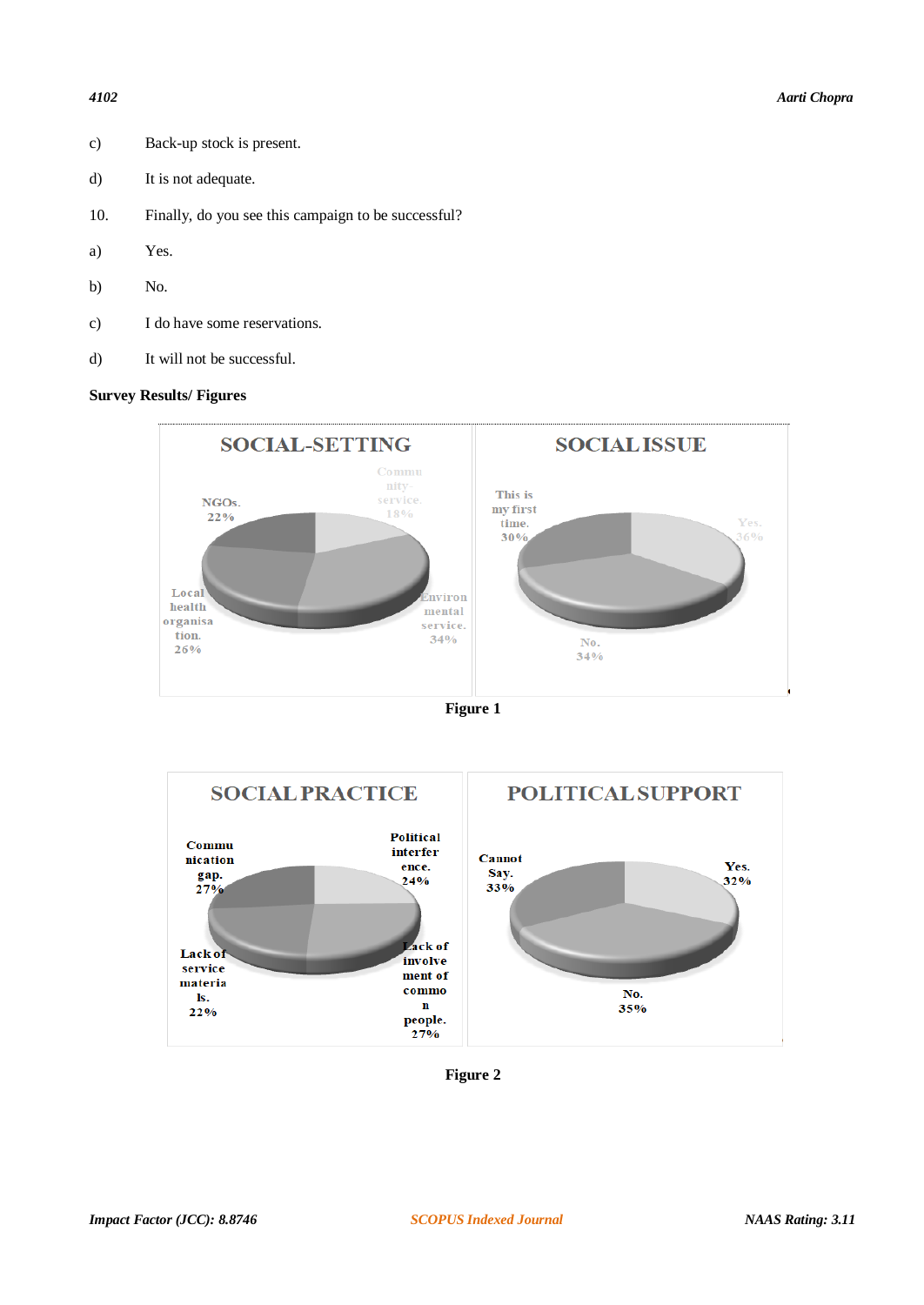

**Figure 3**



**Figure 4**



**Figure 5**